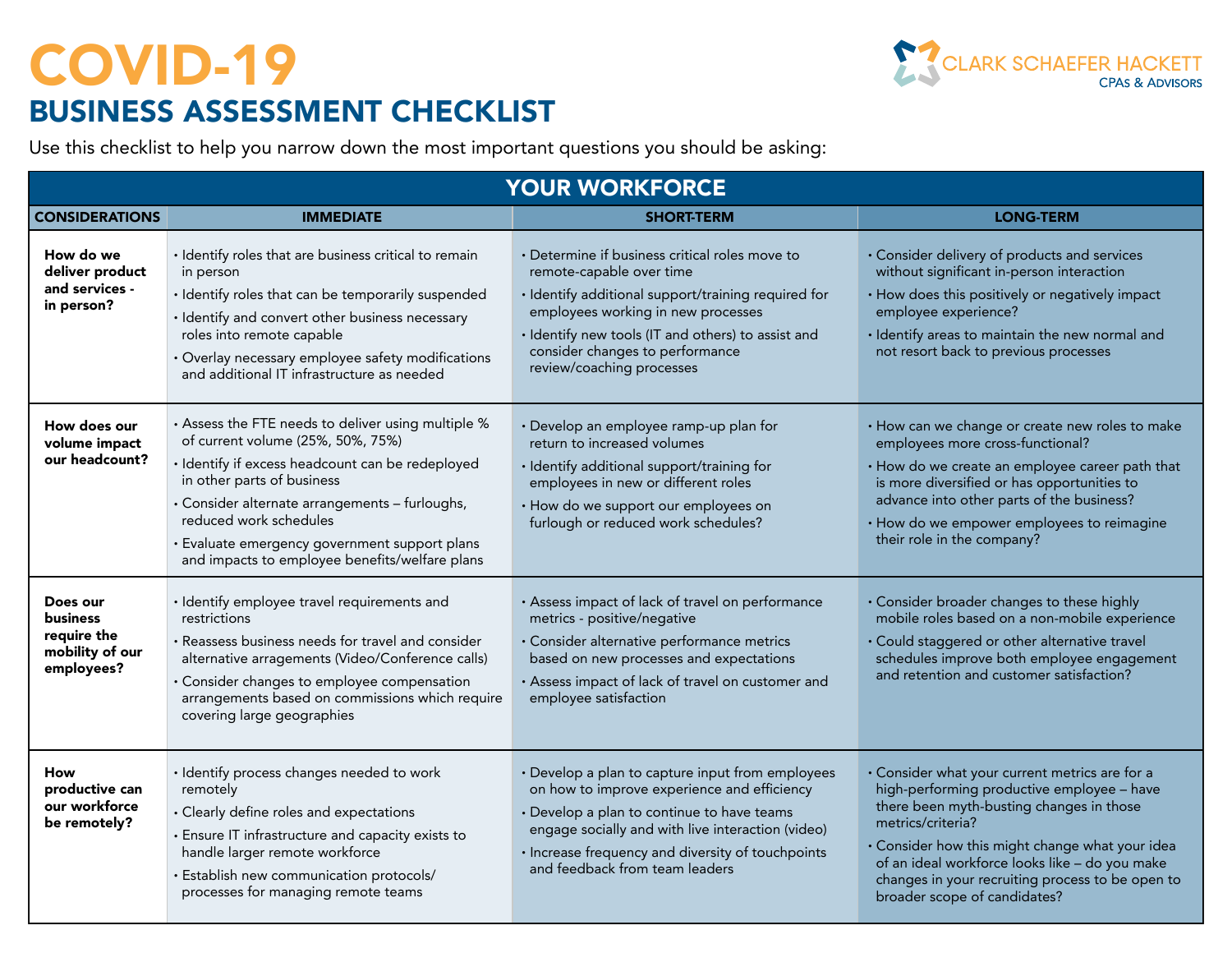

| <b>YOUR CUSTOMERS</b>                                                                                                  |                                                                                                                                                                                                                                                                                                                                            |                                                                                                                                                                                                                                                                                                                                                                           |                                                                                                                                                                                                                                                                                                                                      |  |  |
|------------------------------------------------------------------------------------------------------------------------|--------------------------------------------------------------------------------------------------------------------------------------------------------------------------------------------------------------------------------------------------------------------------------------------------------------------------------------------|---------------------------------------------------------------------------------------------------------------------------------------------------------------------------------------------------------------------------------------------------------------------------------------------------------------------------------------------------------------------------|--------------------------------------------------------------------------------------------------------------------------------------------------------------------------------------------------------------------------------------------------------------------------------------------------------------------------------------|--|--|
| <b>CONSIDERATIONS</b>                                                                                                  | <b>IMMEDIATE</b>                                                                                                                                                                                                                                                                                                                           | <b>SHORT-TERM</b>                                                                                                                                                                                                                                                                                                                                                         | <b>LONG-TERM</b>                                                                                                                                                                                                                                                                                                                     |  |  |
| How do we<br>meet customers'<br>needs and get<br>product or<br>services to<br>them?                                    | · Review your supply chain and distribution<br>channels. Identify likely disruption points<br>· Identify potential solutions for broken or<br>disrupted chain<br>• Develop a communication strategy for impacted<br>customers - re-level expectations on changes to<br>delivery methods and timing                                         | · Re-evaluate customer delivery approach<br>· Consider how technology can be utilized to<br>modify customer experience<br>• Develop mechanisms to track "new" customer<br>experience                                                                                                                                                                                      | · Review what your value proposition is to your<br>customer - did your customers agree?<br>· Reconsider where you say you differentiate<br>yourself from competition - did that hold true<br>during this adversity?<br>• Are the customers you have, the customers you<br>are targeting/should be targeting?                         |  |  |
| How does<br>demand for our<br>product<br>change?                                                                       | · Update material & demand planning, model<br>multiple scenarios<br>· Consider impact on current finished inventory or<br>service capacity, consider options to create<br>demand to move existing stock faster<br>(discounting, other outlets) and/or stockpile<br>inputs                                                                  | · Consider ways to increase frequency and<br>efficiency of production planning cycle to more<br>quickly adapt to volitility<br>· Consider ways to increase engagement with your<br>customers and suppliers to facilitate greater<br>partnership and transparency to mutual challenges<br>· Consider alternative uses of existing products/<br>services or unused capacity | • How nimble is your supply chain? How strong are<br>your relationships? Could you adapt quickly to<br>the volatility - what needs to change?<br>· Is your data and the processes through which<br>you see your data good enough to make timely<br>decisions - where did it breakdown?                                               |  |  |
| <b>Where does</b><br>our product<br>get made, how<br>centrally<br>managed is it<br>and what is our<br>control over it? | · Review your contractual obligations or purchase<br>commitments based upon your ability to control<br>supply and output (how outsourced are you?)<br>· Develop a plan for remote management -<br>increase plant interaction & reporting<br>· Consider how IT infrastructure and security and<br>physical security measures need to change | · Consider contracts and potential opportunities<br>to flex or renegotiate terms<br>· Reassess business continuity plan - does it fit<br>for COVID-19 challenges?<br>· Consider development of dedicated operations<br>response team                                                                                                                                      | · Re-evaluate in-source vs. outsource choices. Are<br>there ways to mitigate future risk of either<br>choice?<br>• Are you close enough to how, where, & when<br>your products are made or services delivered to<br>effectively manage it? How could technology<br>close the gap?                                                    |  |  |
| How much<br>volume can we<br>produce or<br>deliver?                                                                    | · Identify new capacity targets given restraints<br>based on disruptions up and downstream<br>· Develop a communication plan to reset<br>expectations on future production<br>· Consider how you can assist or create<br>alternatives to fill customer's new gaps                                                                          | • Develop a plan to ramp-up for when volumes<br>return<br>· Review how you communicate with customer<br>regarding current and future status<br>· Consider how you continue to attract new<br>customers with depressed volumes                                                                                                                                             | • Are there new suppliers/customers we need to<br>identify and add in order to reduce volatility?<br>· How flexible is our production capacity to<br>produce across our entire product/service<br>portfolio?<br>· How can I get better data to analyze/stress test<br>these types of risks to my organization before<br>they happen? |  |  |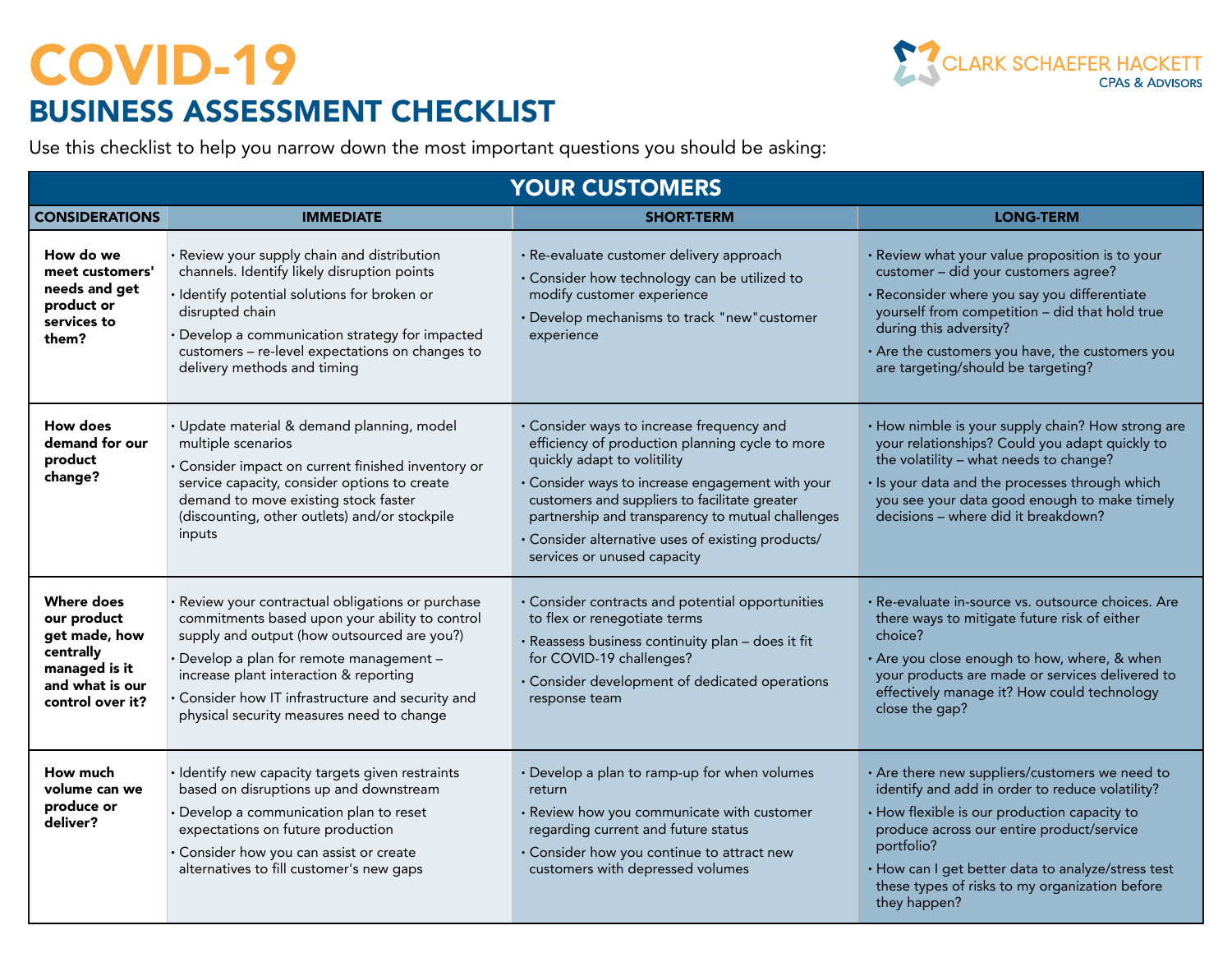CLARK SCHAEFER HACKETT

| <b>YOUR SHAREHOLDERS/CREDITORS</b>                                                     |                                                                                                                                                                                                                                                                         |                                                                                                                                                                                                                                                                                                                              |                                                                                                                                                                                                                                                             |  |  |
|----------------------------------------------------------------------------------------|-------------------------------------------------------------------------------------------------------------------------------------------------------------------------------------------------------------------------------------------------------------------------|------------------------------------------------------------------------------------------------------------------------------------------------------------------------------------------------------------------------------------------------------------------------------------------------------------------------------|-------------------------------------------------------------------------------------------------------------------------------------------------------------------------------------------------------------------------------------------------------------|--|--|
| <b>CONSIDERATIONS</b>                                                                  | <b>IMMEDIATE</b>                                                                                                                                                                                                                                                        | <b>SHORT-TERM</b>                                                                                                                                                                                                                                                                                                            | <b>LONG-TERM</b>                                                                                                                                                                                                                                            |  |  |
| What was<br>our cash<br>need to<br>handle our<br>current<br>operations?                | · Identify current sources of cash in the very near<br>term<br>• Understand current run rate to meet current<br>business commitments<br>· Prioritize all sources and uses of cash                                                                                       | Develop robust short-term cash flow projections -<br>30, 60, 90 days. Develop new processes to increase<br>discipline where needed<br>· Create action plan within the organization around<br>maintaining/increasing cash                                                                                                     | . Do you regularly update your cash flow<br>needs? How good is your model?<br>· Can you quickly evaluate multiple scenarios?<br>· Do you know what your mission critical<br>spending is?                                                                    |  |  |
| How much cash<br>do I expect to<br>generate based<br>on expected<br>volume<br>changes? | · Adjust your current forecasting models<br>· Determine volume levels which trigger defined<br>financing/cash saving/other decision-time actions                                                                                                                        | · Work with ops/sales to identify opportunities to<br>move product/services<br>faster-promotions/discounts/rebates<br>Develop a strategy with suppliers and other<br>vendors to change payment terms or defer<br>payments                                                                                                    | • How closely linked are financial forecasting<br>and production planning?<br>· Do you know what products/services<br>generate the most profitability?<br>· How long does it take you to determine<br>profitability? Is it fast enough to quickly<br>adapt? |  |  |
| How much<br>flexibility do<br>you have to<br>access new<br>sources of<br>financing?    | · Review your current bank agreements - examine<br>covenants<br>• Determine current capacity in existing financing<br>arrangements<br>· Talk to your existing financing partners about<br>expanded financing or alternative financing based<br>upon updated forecasting | Review all government funding programs and<br>consider in combination with traditional and<br>non-traditional financing options<br>· Consider alternative ways to increase cash -<br>delayed spending/tax planning/others<br>Schedule more frequent interactions with lenders,<br>consider developing new short-term metrics | • How do you determine your financing<br>arrangements and relationships?<br>• How do you decide how much capacity you<br>need? Is it just based on what someone will<br>lend you?<br>· Does it meet the demands of your strategic<br>plan?                  |  |  |
| How can you<br>change your<br>investment<br>resources<br>allocation?                   | · Evaluate all current projects<br>· Determine ability to expand working capital<br>through delayed project/capex spending<br>· Prioritze projects based on critical business<br>framework                                                                              | Consider prioritizing projects/revenue programs<br>that come with a quicker take-off and slowing<br>longer-term projects as needed<br>Develop a clear alignment of projects and potential<br>projects to strategy plan - ensure funding for only<br>projects that are aligned                                                | · Do you have a robust project<br>approval/alignment plan? Is it strategically<br>aligned?<br>• Why are certain projects pursued and others<br>declined?<br>• What data are you using to make those<br>decisions?                                           |  |  |